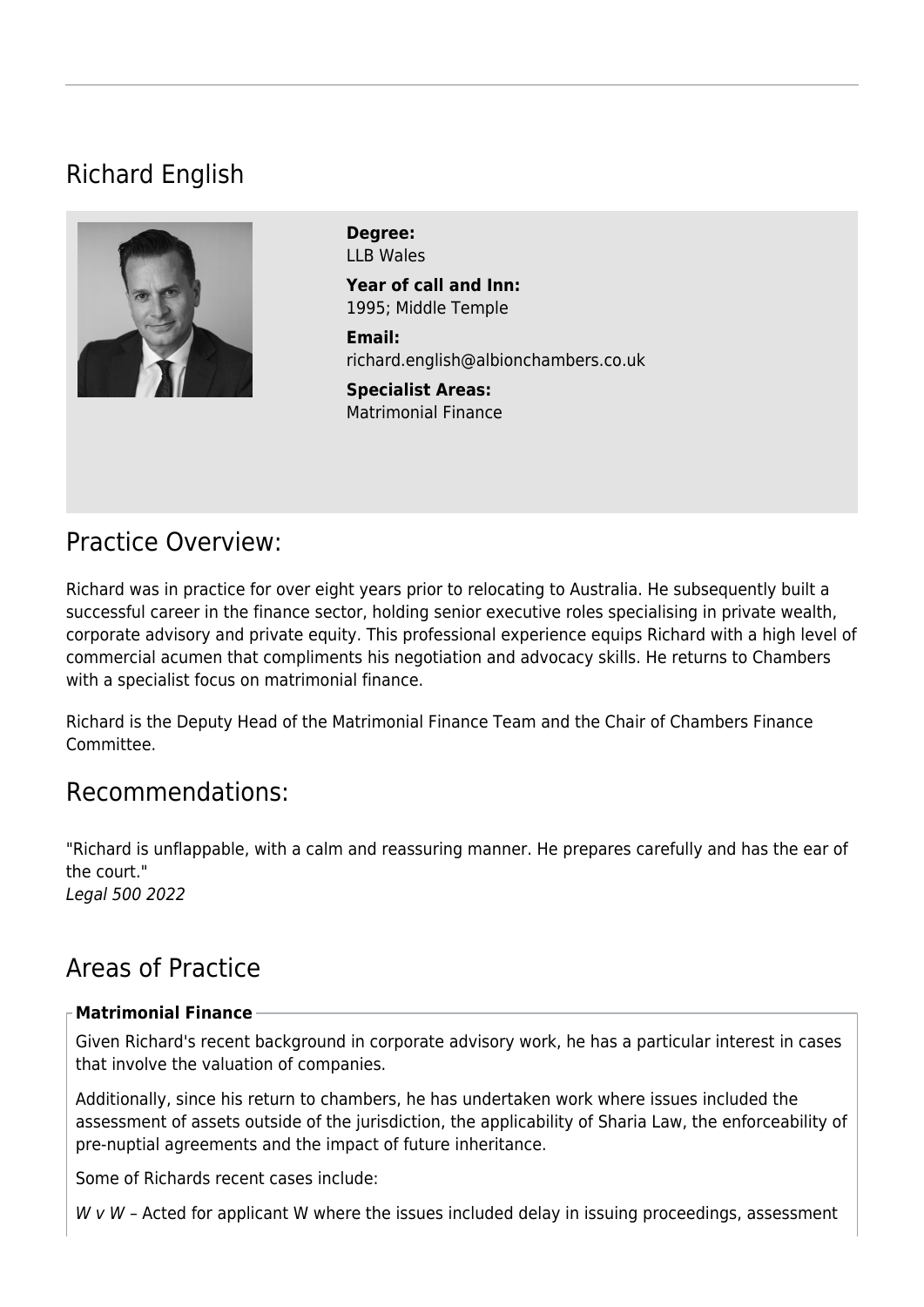of assets outside of the jurisdiction and an assertion by H that the parties had entered into a binding agreement regarding the division of marital assets prior to the issue of proceedings.

L v P – Acted for H in a case where, after a long marriage of over 25 years, the asset base exceeded £5.2m. FDR arguments included determination of matrimonial and non-matrimonial property and future prospects of a significant inheritance. Case settled at FDR with an award of £2m being made to W leaving H with in excess of 70% of the value of the pre-marital asset.

L v L - Acted for H where issues involved argument as to matrimonial and non-matrimonial property in relation to significant pre-marital assets held outside of the jurisdiction, along with the impact of a significant future inheritance.

A v A - Acted for W in proceedings where H challenged the jurisdiction of the courts, asserting that the parties had previously been divorced and assets divided in compliance with the principles of Sharia Law.

 $F$  v  $F$  – Acted for H where W ran a conduct and contribution case in an attempt to resist sharing a significant police pension resource.

 $E$  v  $E$  – Acted for W where H had failed to engage in the court process. Issues included committal proceedings against H for contempt, and adverse inferences being drawn by the court at final hearing as a result of non-disclosure.

 $T V T$  – Advised W in relation to the enforceability of a pre-nuptial agreement that was entered into by W with the benefit of legal advice.

 $N$  v  $K$  – Acted for W where issue revolved around legal ownership of the FMH. Proceedings included a preliminary hearing to determine legal ownership that involved joinder of a third party domiciled in Syria.

In November 2017, Richard delivered a presentation on "Spousal Maintenance and the Assessment of Needs" at the Devon & Somerset Law Society's Financial Remedies and Trusts of Land: Practice and Update.

#### **Family Clerks:**

Michael Harding E: [michael.harding@albionchambers.co.uk](mailto:michael.harding@albionchambers.co.uk) T: 0117 311 0302

Julie Hathway E: [julie.hathway@albionchambers.co.uk](mailto:julie.hathway@albionchambers.co.uk) T: 0117 311 0305

Grace Northeast E: [grace.northeast@albionchambers.co.uk](mailto:grace.northeast@albionchambers.co.uk) T: 0117 311 0315

Privacy Policy

[Please click here to view Richard English's privacy policy.](https://www.albionchambers.co.uk/sites/default/files/Privacy%20Policy%202021%20Richard%20English.pdf)